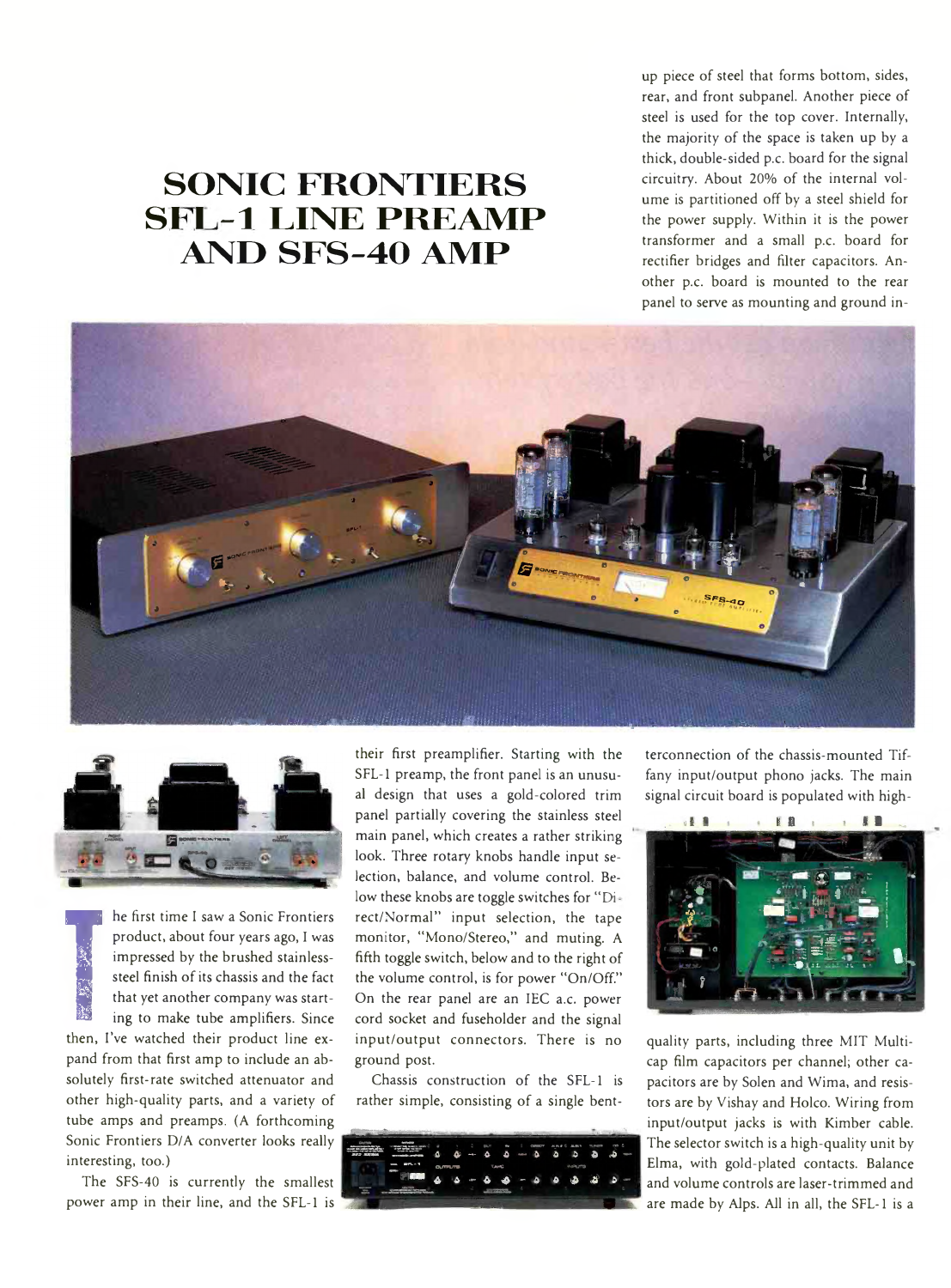solidly constructed preamplifier with excellent build quality.

The chassis of the SFS-40, in contrast to the SFL-1, is built of stainless steel and is bent up to form the completed shape. Inside corners are welded, and the outside surfaces are polished and grained. A separate plate of stainless is screwed to the bottom of the chassis. Like the SFL-1, the front of the amplifier has a gold-colored trim panel for visual contrast. A rocker-type power switch is located near the left edge of

# **SPECS**

#### **Preamplifier**

Frequency Response: 5 Hz to 100 kHz,  $\pm$  0.5 dB. THD + Noise: 0.01%. IM: 0.01%. Gain: 20 dB. Input Impedance: 40 kilohms; " Direct" inputs, 80 kilohms. Channel Separation: 50 dB. Power Requirements: 10 VA, maximum. Dimensions: 19 in. W  $\times$  4 $\frac{1}{2}$  in. H  $\times$  11 in. D (48.3 cm  $\times$  11.4 cm  $\times$  27.9 cm). Weight: 22 lbs. (10 kg). Price: \$1,395.

#### Amplifier

- Power (With 40-mA Bias, One Channel Driven): 45 watts rms per channel, 20 Hz to 20 kHz; 50 watts rms at 1 kHz.
- Frequency Response: 5 Hz to 40 kHz,  $\pm$  0.5 dB; at 1 watt into 8 ohms, 4 Hz to 90 kHz,  $\pm$  3 dB.

Input Impedance: 100 kilohms.

- Input Sensitivity: 0.8 V rms at 1 kHz for 40 watts out.
- Power Requirements: 250 VA, maximum.
- Dimensions: 16 in. W  $\times$  7 in. H  $\times$ 12 $\frac{1}{2}$  in. D (40.6 cm  $\times$  17.8 cm  $\times$ 31.8 cm).

Weight: 36 lbs. (16.5 kg). Price: \$1,695; tube cage, \$100.

Company Address: 760 Pacific Rd., Unit 19, Oakville, Ont., Canada L6L 6M5. For literature, circle No. 92

the front panel. In the middle of the panel is a 100-mA meter for indicating individual output-tube plate currents. A rotary switch for selecting the output tubes to meter is on the top surface of the amplifier, along with individual bias adjustments for each output tube. Two pairs of Edison Price Music Post speaker connectors are on the rear panel of the amp, along with a captive a.c. line cord, a.c. line fuse, and a pair of signal-input RCA jacks. The three transformers (two output, one power) and the output-tube sockets are mounted to the top surface of the unit. Underneath, a thick, double-sided p.c. board serves as mounting for the input-tube sockets and the rest of the components, including the main power-supply filter capacitors. As in the preamplifier, this p.c. board is populated with an abundance of high-quality parts.

#### Circuit Description

Four line-level inputs ("CD," "Tuner," "AUX 1," and "AUX 2") pass through the SFL-1 preamp's rotary input selector, tapemonitor switch, and balance control (and

**THE SFL-VS LINE AMP IS AN INTERESTING CIRCUIT USING A J-FET, A VACUUM TUBE, AND A MOS-FET IN EACH CHANNEL.**

branch off to the tape output jacks) to the "Normal" position of the "Direct/Normal" switch. The fifth, "Direct," input goes directly to this switch, bypassing the tape and balance circuitry. The switch's output goes into the volume control, the output of which drives the input of the line-amplifier circuit.

The circuit of the line amplifier is interesting both in its topology and in its use of a J-FET, a vacuum tube, and a MOS-FET in each channel. Signal input is applied through a film coupling capacitor to the gate of a P-channel J-FET connected as a source follower with its drain terminal grounded. The source of this input FET is connected through a small resistor up to the cathode of the triode tube. Plate output of the tube is direct-coupled into the gate

of the output N-channel MOS-FET connected as a source follower. A novel negative-feedback loop, which consists of a three-resistor voltage divider, connects the output of the source follower back to the tube's grid. The first tap on the divider is connected to the grid through a high-value resistor and establishes the tube's d.c. grid voltage. The second tap down on the divider is connected to the control grid through a film capacitor and sets the amount of a.c. feedback. Overall d.c. operating point of the output is set by the gate voltage on the input J-FET, which is provided by a voltage divider fed from the operating B-plus supply to the line amp.

Power-supply circuitry for the SFL-1 starts out with three full-wave-rectified, capacitor-input raw supplies fed from three secondary windings on the power transformer. The lowest voltage of these supplies is regulated down from about 12 V to 6.3 V d.c. for the tube heater by a three-terminal regulator. The second of the three unregulated supplies develops about +340 V and is Darlington Zener followed down to a lower voltage and further regulated down to +270 V by an LM317 adjustable three-terminal regulator. The third unregulated supply develops a regulated 15 V, the positive terminal of which is tied through a small resistor to the regulated +270 V. The negative terminal of this third supply is then sitting' at +255 V. Further regulation takes place for each signal channel by an interesting scheme: A pair of op-amps is powered by the difference between the 270- and 255-V power-supply rails. A voltage divider between the 270- and 255-V rails sets up a midpoint voltage of 262.5 V that is applied to the positive input of these op-amps. Then, NPN emitter followers, connected at the output of these op-amps, supply the actual current to the line amplifiers. The emitters of the emitter followers are tied back to the negative inputs of the op-amps, thus making the output voltage to the line amps essentially that of the midpoint divider or +262.5 V. Film bypass capacitors are used liberally throughout the power-supply circuitry. Wow! This is regulation taken to a high point! (I wonder what the SFL-1 would sound like with an all-tube, highvoltage regulator instead of all that solidstate regulator stuff that is really in the signal path of the line amplifiers.)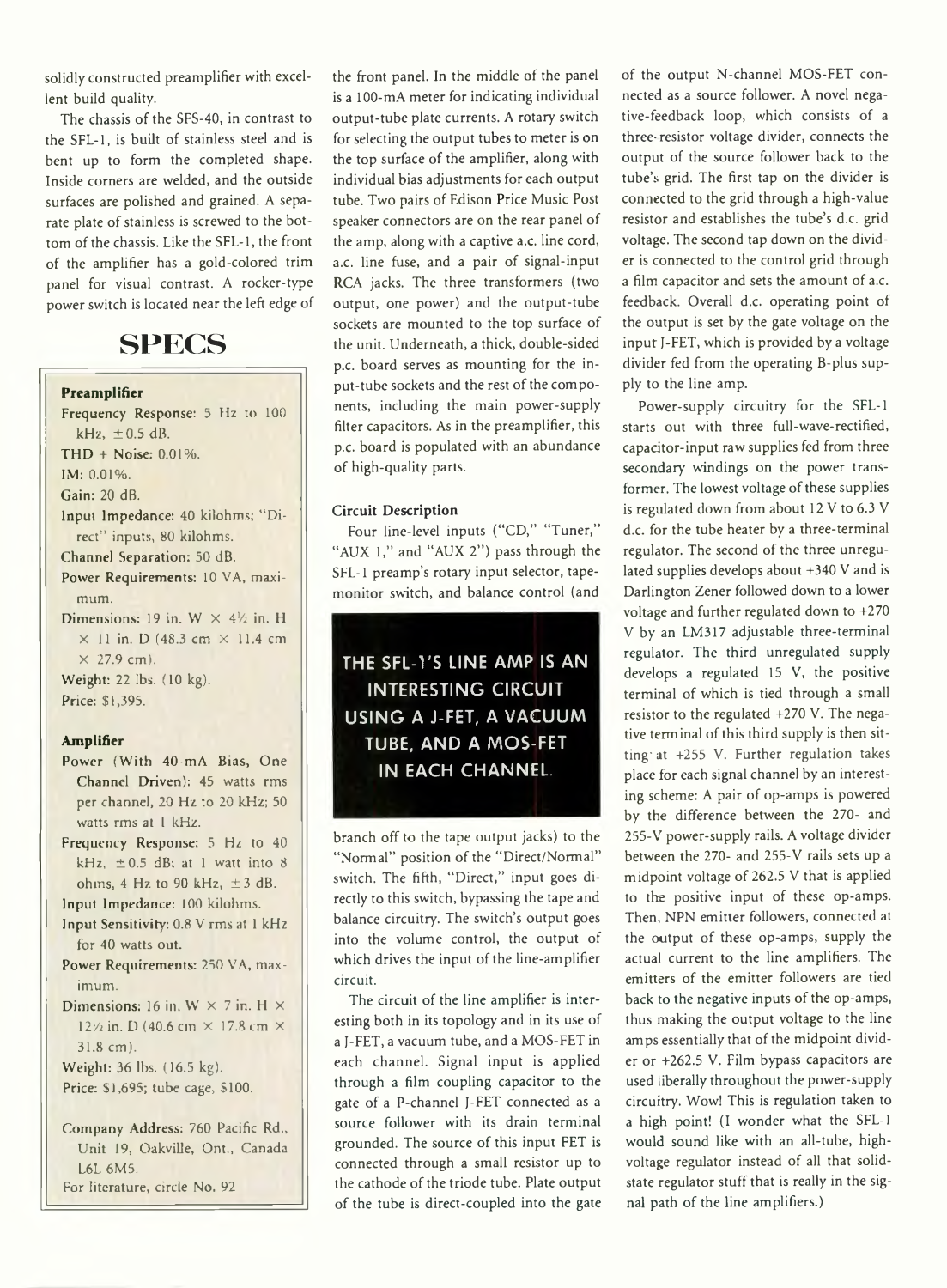The unregulated +12 V heater supply and an NE555 timer work with the muting relay to provide a turn-on delay. (For manual muting, the front-panel "Mute" switch opens the connection from the timer chip to the relay coil.) Contacts in the muting relay short the signal feed to the main output jacks. The switchover from warmup to full operation is also shown by a color change in the front-panel pilot indicator, which consists of two LEDs fed by a threetransistor circuit.

| Table I-Gain and sensitivity, SFL-1 preamp. |                             |       |                        |            |  |  |
|---------------------------------------------|-----------------------------|-------|------------------------|------------|--|--|
|                                             | Gain, dB                    |       |                        |            |  |  |
|                                             |                             |       | LEFT RIGHT             |            |  |  |
|                                             |                             |       | Instr. IHF Instr.      | <b>IHF</b> |  |  |
|                                             |                             |       | Load Load Load Load    |            |  |  |
| "Normal" or "Direct"                        |                             |       |                        |            |  |  |
| to Main Out                                 |                             |       | 21.12 20.7 21.11 20.68 |            |  |  |
| "Normal" to Tape Out                        | $\theta$                    | 0     | n                      | $\Omega$   |  |  |
|                                             | <b>IHF Sensitivity</b> , mV |       |                        |            |  |  |
|                                             | <b>LEFT</b>                 |       | <b>RIGHT</b>           |            |  |  |
| "Normal" or "Direct"                        |                             |       |                        |            |  |  |
| to Main Out                                 |                             | 46.11 |                        | 46.2       |  |  |
| "Normal" to Tape Out                        |                             | 500.0 |                        | 500.0      |  |  |

Table II-Output noise of SFL-1 preamplifier for full clockwise and counterclockwise positions of volume control. IHF S/N was 80.0 dB for the left channel and 77.6 dB for the right.

|                     | Output Noise, $\mu$ V |               |            |       |
|---------------------|-----------------------|---------------|------------|-------|
|                     | <b>LEFT</b>           |               | RIGHT      |       |
| Bandwidth           | CCW                   | $\mathbb{C}W$ | <b>CCW</b> | CW    |
| Wideband            | 76.0                  | 276.0         | 70.0       | 392.0 |
| $22$ Hz to $22$ kHz | 34.0                  | 152.0         | 38.0       | 214.0 |
| 400 Hz to 22 kHz    | 26.9                  | 55.0          | 30.0       | 74.0  |
| A-Weighted          | 23.0                  | 52.5          | 26.5       | 70.0  |



**setting and load.**

Signal circuitry in the SFS-40 amplifier is also a bit out of the ordinary in a number of respects. The front-end of the amplifier is a cascoded differential amplifier using two 6DJ8 tubes. Cathodes of the lower tube pair are tied together, with no feedback resistors, and go to ground through an NPN bipolar-transistor current source. The plates of the lower input-tube pair are direct-coupled to the cathodes of the upper pair through small bias resistors. These plates are also coupled, through high-value

> resistors, to the grids of the upper tubes, the upper grids being bypassed with film capacitors to ground. The foregoing constitutes a self-biasing arrangement for the upper tubes. More usual is a fixed voltage divider to set the potential at the upper tube grids.

> Push-pull outputs of the upper tube plates are capacitor-coupled to the output-tube grids. Another interesting twist is a set of summing resistors from the upper tube plates that feed down to the base of the constant-current transistor that feeds the lower tube cathodes. This is a feedback loop that would tend to remove common-mode signals at the two output plates and stabilize the operating point.

> The output stage is pentode-operated with fixed bias, as are a number of new tube power amplifier designs of late. Pentode operation means that the output-tube screen grids are operated from a fixed potential, as opposed to being tied to a tap on the primary winding of the output transformer (as in UltraLinear operation). Usual consequences of the pentodemode output-stage configuration are higher power output, higher output impedance, higher stage gain, and higher distortion than UltraLinear or triode operation. Cathode current is sampled for the meter circuit via 5.1-ohm resistors from the cathodes to ground. Overall negative feedback is taken from the positive output terminal back to the inverting input of the input differential amplifier. This design doesn't have separate con

nections brought out for 4-, 8-, and 16 ohm matching as is usual in most tube power amplifiers. Instead, the output transformer secondary can be strapped for 3.5- , 8.0-, or 14.5-ohm impedance matching. The reviewed amp was set up for the 3.5- ohm connection.

The power supply in this amplifier is fairly elaborate, as in the preamplifier. Starting with the simple stuff, a heater winding supplies 6.3 V a.c. to all the tube heaters. The center tap of the winding goes to ground through a  $0.1$ - $\mu$ F film capacitor. This method of grounding the heater supply lets the heater windings float up toward whatever tube that has the leakiest heaterto-cathode interface.

A main high-voltage winding has a tap for the output-tube bias supply and another set of taps for the main output-tube screen supply. The outside ends of the winding provide the highest voltage for the output-stage plate supply and are fullwave-rectified into two  $1,700-\mu$ F/300-V electrolytic filter capacitors connected in series for an effective filter capacitance of 850  $\mu$ F/600 V. Additional film bypass capacitors, of 5.1  $\mu$ F and 0.1  $\mu$ F, are connected from the supply rail to ground. This supply, of course, is connected to the center tap of the two output-transformer primary windings. The screen taps of the main high-voltage secondary windings are full-wave-rectified into a  $10-\mu$ F/450-V capacitor. A series filter resistor and a final  $10$ - $\mu$ F capacitor feed the filtered voltage to the screen regulator's series pass-transistor collector.

Another regulator circuit, similar to that used in the SFL-1 to supply regulated voltage to the output amplifier signal circuitry, is used here in the amplifier to supply regulated voltage to the front-end/phaseinverter circuit. A voltage divider, from the output of this regulator to ground, supplies a reference voltage to the screen-regulator circuit, which will provide this same voltage (+320 V) at considerable current capacity to the output-stage screen grids.

A third secondary winding on the power transformer is half-wave rectified into appropriate amounts of voltage for an opamp error amplifier. The aforementioned screen reference voltage of 320 V is applied to the floating "ground point" of the screen regulator op-amp circuitry and, through a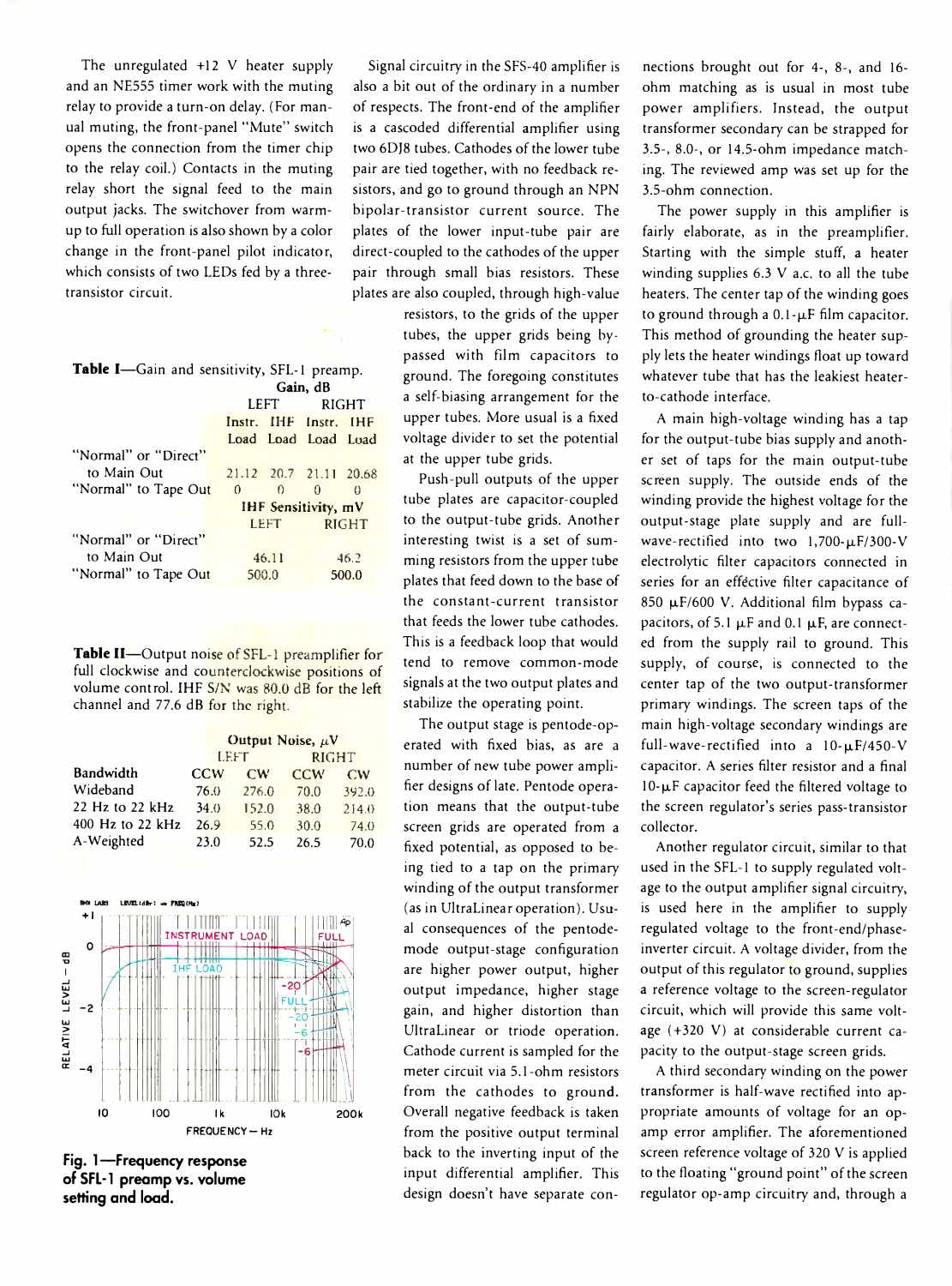series resistor and shunt capacitor to ground, to the positive input of the error op-amp. The output of the op-amp goes through an emitter-follower NPN bipolar transistor and into the base of the series pass NPN transistor that supplies the output-tube screens; 100% feedback is taken from the output back to the negative input of the error op-amp.



**Fig. 2— Square-wave response of preamp; see text.**



**Fig. 3—THD + N at 1 kHz vs. output level.**



**Fig. 4—THD + N vs. frequency and output level.**

#### Measurements

I must be honest at the outset and report that I had a problem with the SFL-1. I blew the output MOS-FET transistors in both channels by connecting signal inputs to the unit with the volume turned on. Replacement devices got the preamp up and running with no further problems. Sonic Frontiers assured me that they have had very low failure rate in the field with customer units. I therefore chalk this situation up to bad lab practice on my part, although I haven't had this happen with other models.

Looking at measurements for the SFL-1 first, gain and IHF sensitivities are listed in Table I. Gains are the same in both the modes, because there are no series resistors in the signal chain with the "Stereo/ Mono" switch in the stereo position and because the balance control is a "silvered" type. This kind of balance control has one-half of the track covered with highconductivity material and the other half covered with the normal resistive material used for variable-resistance control functions. When one turns the control to the right, for instance, the right-channel wiper travels on the high-conductivity part of the path while the leftchannel wiper travels down its regular resistance material; this attenuates the left channel but leaves the right channel with no attenuation through the control at all. Of course, this works similarly when turning the balance control to the left.

> Frequency response under a number of conditions is plotted in Fig. 1 for the left channel. Results are shown for volume at full clockwise and at 6-dB attenuation and 20-dB attenuation, for instrument and IHF loads. The curves at the 0 dB level are for the instrument load, and the curves with about 0.4-dB attenuation are for the IHF load. The greatest high-frequency attenuation is for the -6 dB volume-control setting and the least for volume full up; the remaining curves are with the volume at  $-20$ dB. The effect of the size of the output coupling capacitor on the 10-kilohm load is evident in the

IHF loading curves as low-frequency rolloff. To put the high-frequency effects in perspective, even in the worst case, 6-dB attenuation, the bandwidth  $(-3$  dB point) is still greater than 100 kHz, and the control will probably be used more in the vicinity of the -20 dB position, with greater high-frequency bandwidth. The right channel's behavior was similar but with a slightly higher bandwidth. Rise- and fall-time, with an instrument load at an output of  $\pm$  2 V, was about 0.7  $\mu$ S with the volume control full up. Rise- and fall-time, of course, will be lengthened at the -6 dB position and with IHF loading.

**CAPACITANCE HAS LITTLE EFFECT ON THE SFS-40'S RESPONSE, MAKING IT A GOOD CANDIDATE FOR DRIVING ELECTROSTATICS.**

Figure 2 illustrates the SFL-1's squarewave behavior under various conditions. In the top traces, a 20-kHz frequency is shown for instrument loading with the volume control clockwise (largest signal) and with the volume down 6 dB. The effects of IHF loading are shown in the middle traces for the same volume-control positions as in the top traces. Some slewing is in evidence in the top traces and assuredly in the middle traces. My usual test amplitude for preamps,  $\pm$  5 V, was a bit much for this circuit; consequently, the 2-V peak level was used. In the bottom trace, the frequency is 20 Hz with instrument and IHF loads. The greater tilt is seen, of course, for the IHF loading.

In attempting to measure distortion and noise in this unit, I encountered a greater than normal intrusion of my computer monitor's horizontal scan frequency into the measurements. It seemed that it was coming in on the inputs, as the interference went away when the volume control was turned down. Later, when measuring noise, I found that even with the unused inputs terminated with 1-kilohm resistors, this noise was still getting in with the volume up. The noise was much less with the "Direct" input; I don't know why.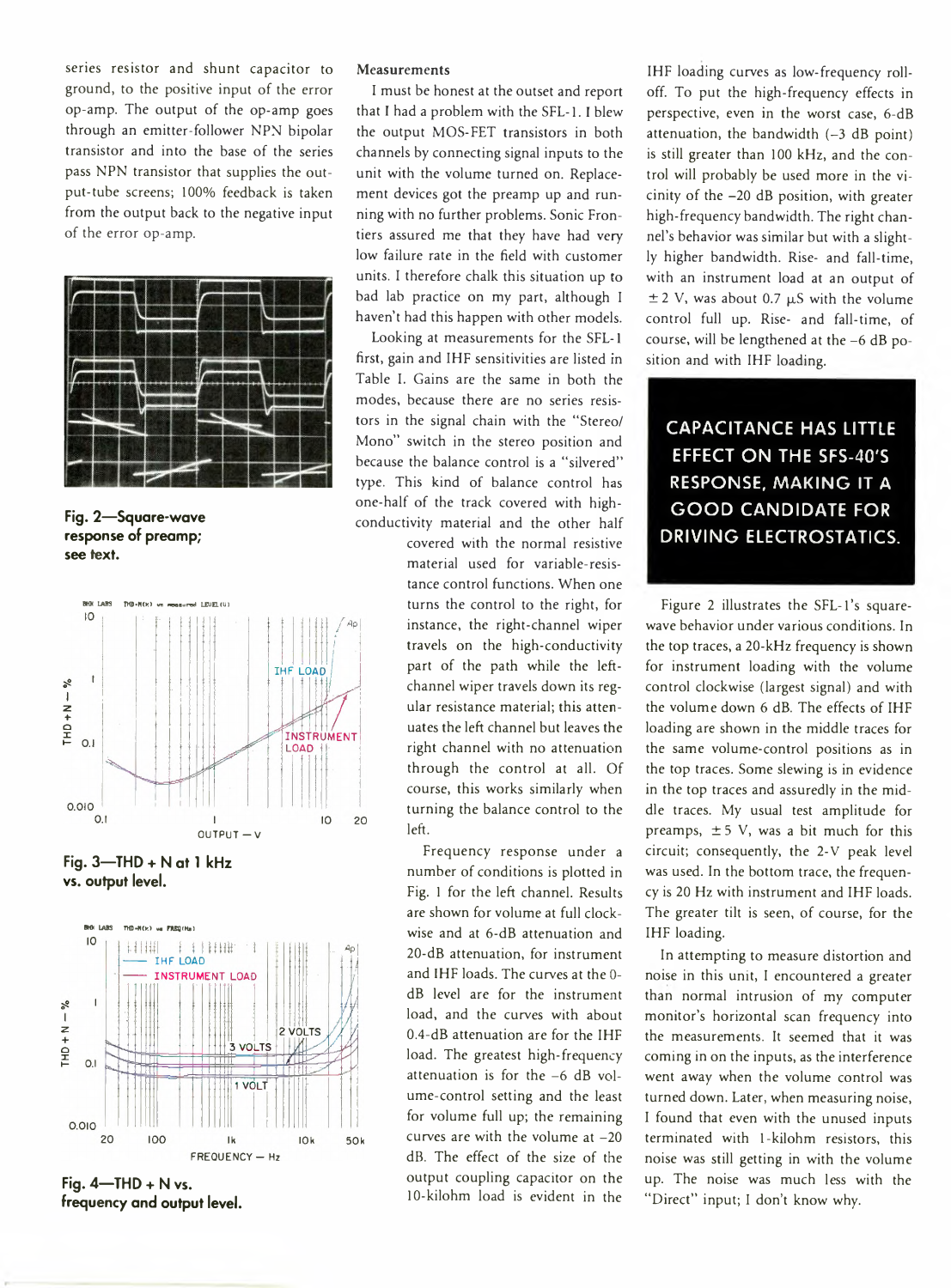

**Fig. 5— Crosstalk vs. volume setting.**



**Fig. 6— Frequency response of SFS-40 amplifier.**



**Fig. 7—Amplifier squarewave response; see text.**

Table III— Output noise of SFS-40 amplifier. The A-weighted IHF S/N ratio was 85.0 dB for the left channel and 94.0 dB for the right.

|                     | Output Noise, $\mu$ V |              |  |
|---------------------|-----------------------|--------------|--|
| Bandwidth           | LEFT                  | <b>RIGHT</b> |  |
| Wideband            | 360.0                 | 323.0        |  |
| $22$ Hz to $22$ kHz | 300.0                 | 316.0        |  |
| 400 Hz to 22 kHz    | 150.0                 | 53.0         |  |
| A-Weighted          | 140.0                 | 50.0         |  |

Figure 3 shows 1-kFIz THD + N versus output voltage with instrument and IHF loading. This data is for the CD input in the "Normal" input group. When going through the "Direct" input, the portion of the curve below about 0.5 V simply is lower because of lower noise. (The data for this and the following preamp curves is shown for the right channel unless otherwise noted, as both channels measured very close to each other in distortion.) Distortion was essentially all second harmonic. This circuit can put out a healthy amount of output into the IHF load; note that the distortion below about 9 V is little different between IHF and instrument loading, a good result.

The THD + N versus frequency and load for output levels of 1, 2, and 3 V are plotted in Fig. 4. With the lower capacitance of the instrument load, which is more or less typical of 1-meter interconnects, the distortion is refreshingly constant across the audio band. With the IHF load's extra 1,000 pF of capacitance, the distortion starts to rise more in the audio band. What is interesting is that the distortion rise with either load, and the slight rise at the low-frequency end, are independent of output level in the range covered.

Noise measurements are listed in Table II for various bandwidths, for a "Normal" input and for the " Direct" input. Table entries are for output noise and are not referred to the input. The aforementioned computer monitor noise interference is part of the measurement amounts (note the lower values for the "Direct" input), and good old internally generated line harmonics (hum!) are also present, as reflected in the difference between the 22- and 400-Hz highpass filtering.

Interchannel crosstalk was not very good in the low and middle frequencies, and deteriorated further at the high-frequency end of the audio band. Figure 5 shows

left-to-right crosstalk with the volume control at maximum, -6 dB, and -20 dB; rightto-left crosstalk was very similar. Volumecontrol tracking, however, was extremely good, being within 0.5 dB down to -80 dB.

A few remaining comments on the SFL-1: The a.c. line draw was about 200 mA at 120 V, low enough to let you leave the unit on continuously for best sound without worrying about the electric bill. Output resistance, computed from the gain data in Table I, was about 500 ohms.

For the SFS-40 amp, voltage gain and IHF sensitivity (8-ohm loading and input voltage for 1-watt output) were 28.5 dB and 105.8 mV, respectively.

Frequency response at a nominal 2.83-V output for open circuit, 4-ohm, and 2-ohm output loading is shown in Fig. 6. As can be seen, the output changes quite a bit in level with loading; this translates to a low damping factor, as will be seen when that actual measurement is discussed. Bandwidth is quite good for a tube amplifier, 3 dB down

# **EVEN THE WORST-CASE FREQUENCY RESPONSE OF THE SFL-1 PREAMP EXTENDS PAST 100 kHz.**

at about 100 kHz. The little aberrations in the response beginning at about 60 kHz occurred in the left channel (shown in the figure) but not in the right. Square-wave response is shown in Fig. 7 for the left channel, which looked a little worse than the right. Frequency for the top and middle traces was 10 kHz; loading was 8-ohm resistive for the top trace and 8 ohms in parallel with  $2 \mu$ F in the middle trace. Of particular note here is the response shape with the  $2-\mu F$  loading, which is about as little affected as I have seen in a tube power amplifier. This is a good result and would make this amp a good candidate for driving an electrostatic speaker without any degradation of treble response. Low-frequency tilt in the bottom trace is minimal but noticeable and relates to the good low-frequency response seen in Fig. 6.

Since the amplifier's output-transformer secondary was set for a nominal 3.5-ohm matching, I measured THD + N at 1 kHz as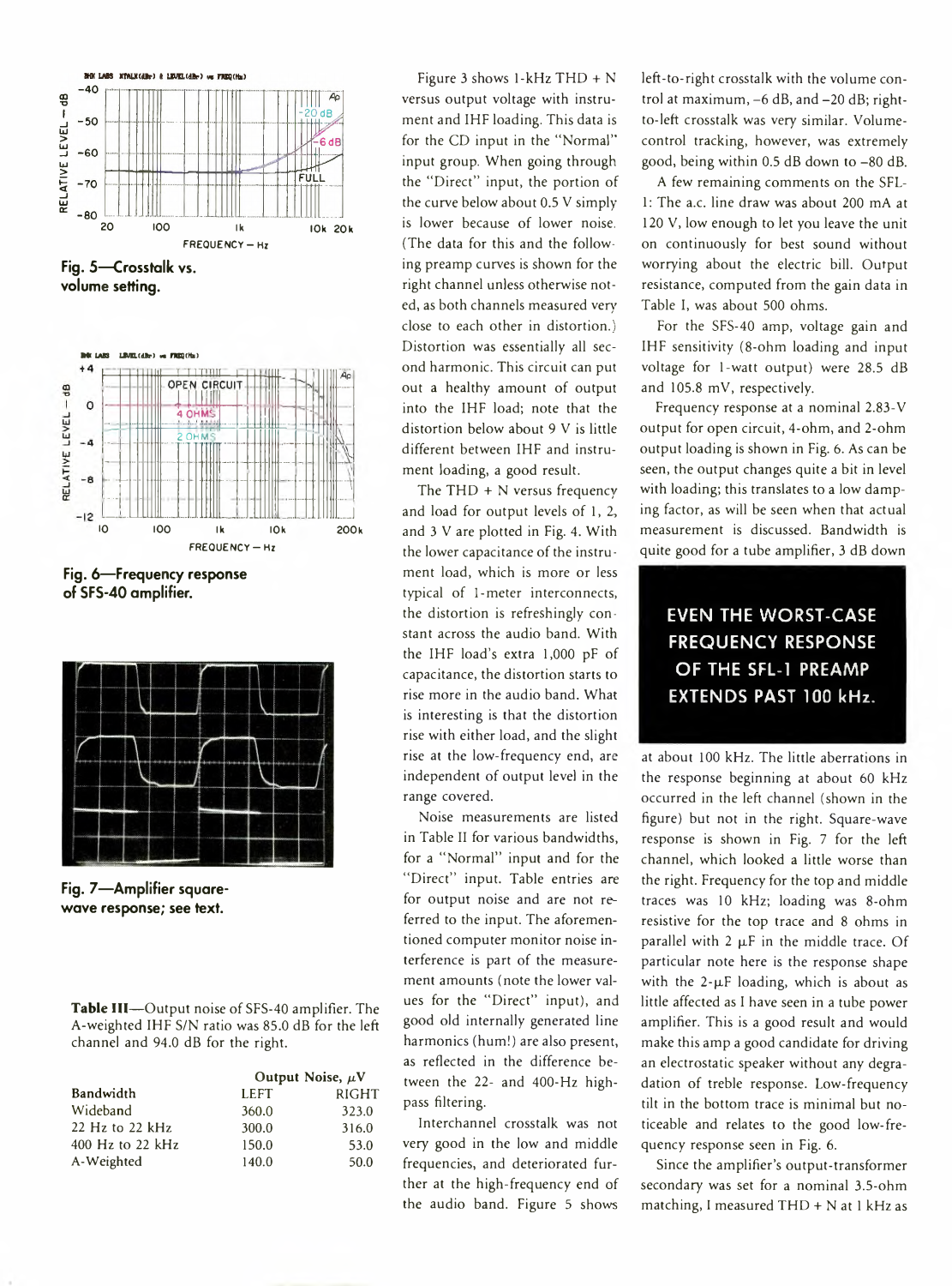

**Fig. 8—THD + N vs. power output.**



**frequency.**



**Fig. 10— Distortion spectrum of 1-kHz signal at 10 watts into 4 ohms.**



**Fig. 11— Damping factor vs. frequency.**

a function of power output for 8-, 4-, and 2-ohm loads (Fig. 8). As is usual with a tube power amplifier, power delivery falls off on either side of optimal loading, and distortion is higher with lower loads. The SMPTE-IM distortion (not shown) was about four to five times higher than the 4-ohm harmonic distortion levels shown in Fig. 8 over most of the output range.

Total harmonic distortion versus frequency at several power outputs is shown in Fig. 9 for the left channel. Rise in distortion at low frequencies and lower power levels was not as pronounced in the right channel. A spectrum of the harmonic-distortion residue for 10 watts out at 1 kHz is shown in Fig. 10 for the left channel. Principal harmonics are second and third, but a significant amount of fourth, fifth, and sixth are present. A whole string of harmonics above the sixth at a much lower level is also present. Not a simple spectrum, this.

Output noise levels, along with IHF signal-to-noise ratios, are enumerated in Table III. The left channel had more line harmonics than the right, hence the poorer IHF signal-to-noise ratio. It has recently come to my attention that some readers don't understand the true relationship of the IHF S/N ratio to the S/N quoted by many manufacturers. It is simple: The IHF S/N shows the difference, in dB, between the A-weighted noise level and a 1-watt output into 8 ohms. Most manufacturers relate noise to rated power output (usually with no weighting or filtering specified), a difference of some 20 dB for a 100-watt amplifier. (The difference would be greater for amplifier power levels above 100 watts.) Making reference to a fixed power output is more meaningful in noise comparisons.

Interchannel crosstalk in the left-to-right direction was more than 110 dB down from 20 Hz up

to about 2.7 kHz, rising at 6 dB per octave to about -93 dB at 20 kHz. Crosstalk in the right-to-left direction was obscured by noise at about -105 dB and rose to about -95 dB at 20 kHz. There is very low crosstalk in this amp.

Damping factor for the right channel is shown in Fig. 11; results for the left channel were substantially identical. As can be seen, the damping factor is rather low. Incidentally, the damping factor is computed relative to 4 ohms, as the single available output-transforrner tap had been strapped at the factory for approximately that value.

### **OF ALL THE SIMILARLY POWERED TUBE AMPS I'VE REVIEWED RECENTLY, I LIKE THE SFS-40 BEST.**

Dynamic power output, using the IHF tone-burst signal, yielded an output power of 60.5 watts with a 4-ohm load. This translates to a dynamic headroom figure of 1.3 dB. Steady-state power output at the visual onset of clipping was about 50 watts, yielding a clipping headroom of 0.46 dB.

A.c. line current at 40 mA per output tube was 1.6 amperes. I noticed that the amount of indicated plate current on the meter would slowly drift down with time. If current was about 50 mA after a few minutes of operation, the long-term value would be 40 mA.

#### Use and Listening Tests

Ancillary front-end equipment used to evaluate the Sonic Frontiers units included an Oracle turntable fitted with a Well Tempered Arm and Spectral Audio MCR-1 Select moving-coil cartridge; Krell MD-10 and Theta Digital Data CD transports feeding Theta DSPro Generation III, Counterpoint DA-10, PS Audio UltraLink, and several experimental D/A converters; a Nakamichi ST-7 tuner and 250 cassette recorder, and a Technics 1500 open-reel recorder. Other preamplifiers used were First Sound's Reference II, a Quicksilver Audio, and a Forssell tube line driver. Power amplifiers used for comparison were a pair of Quicksilver M-135s, a Crown Macro Reference, McIntosh MClOOOs, Marantz Model